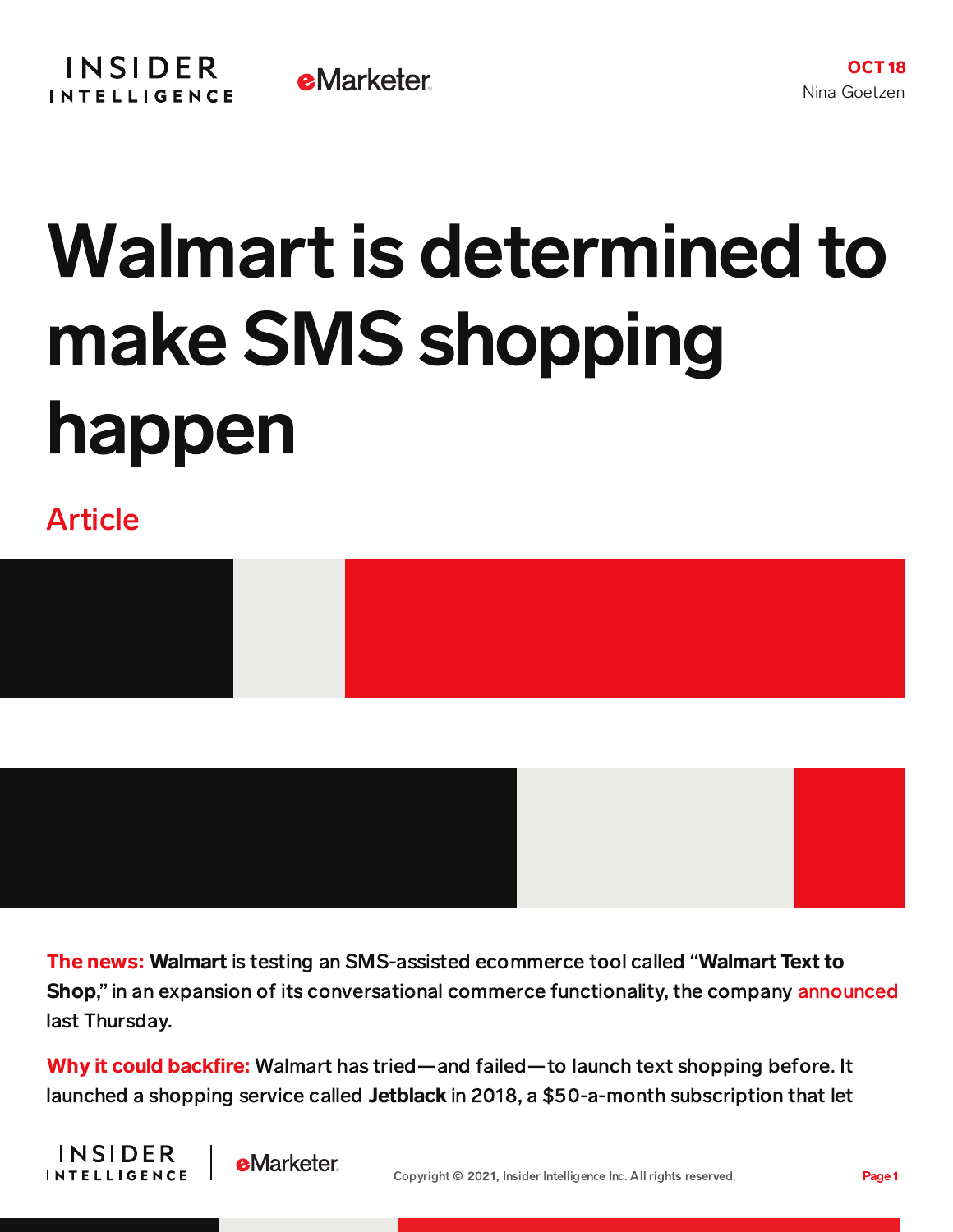customers text in orders to be fulfilled same- or next-day.

- However, Jetblack was far more luxurious than the new Text to Shop, as it employed professional buyers and offered extra services, like gift wrapping and handwritten notes.
- Plus, it shut down in February 2020, right before the big pandemic ecommerce boom.

Why it could succeed: Text to Shop is free and more broadly applicable than Jetblack.

- Instead of using professionals to parse customers' orders, it will likely use AI and customer data.
- That's how Walmart parses orders for its voice shopping tool, Walmart Voice Order. The tool launched in 2019 in partnership with Google and Apple. It uses natural language processing and data to make sense of orders; for example, if a customer adds milk to their cart, it uses past orders to figure out which brand of milk they probably want.

More broadly, voice shopping is rapidly gaining popularity. Juniper Research [estimates](https://chart-na1.emarketer.com/249246/voice-assistant-ecommerce-sales-worldwide-2021-2023-billions) that worldwide voice-assisted ecommerce sales will hit \$4.6 billion this year—and then more than quadruple to \$19.4 billion by 2023.



Like voice shopping, shopping via SMS and other forms of messaging is conversational customers don't feel like they're interacting with a machine. Given how well voice shopping is doing, messaging makes sense as the next frontier.